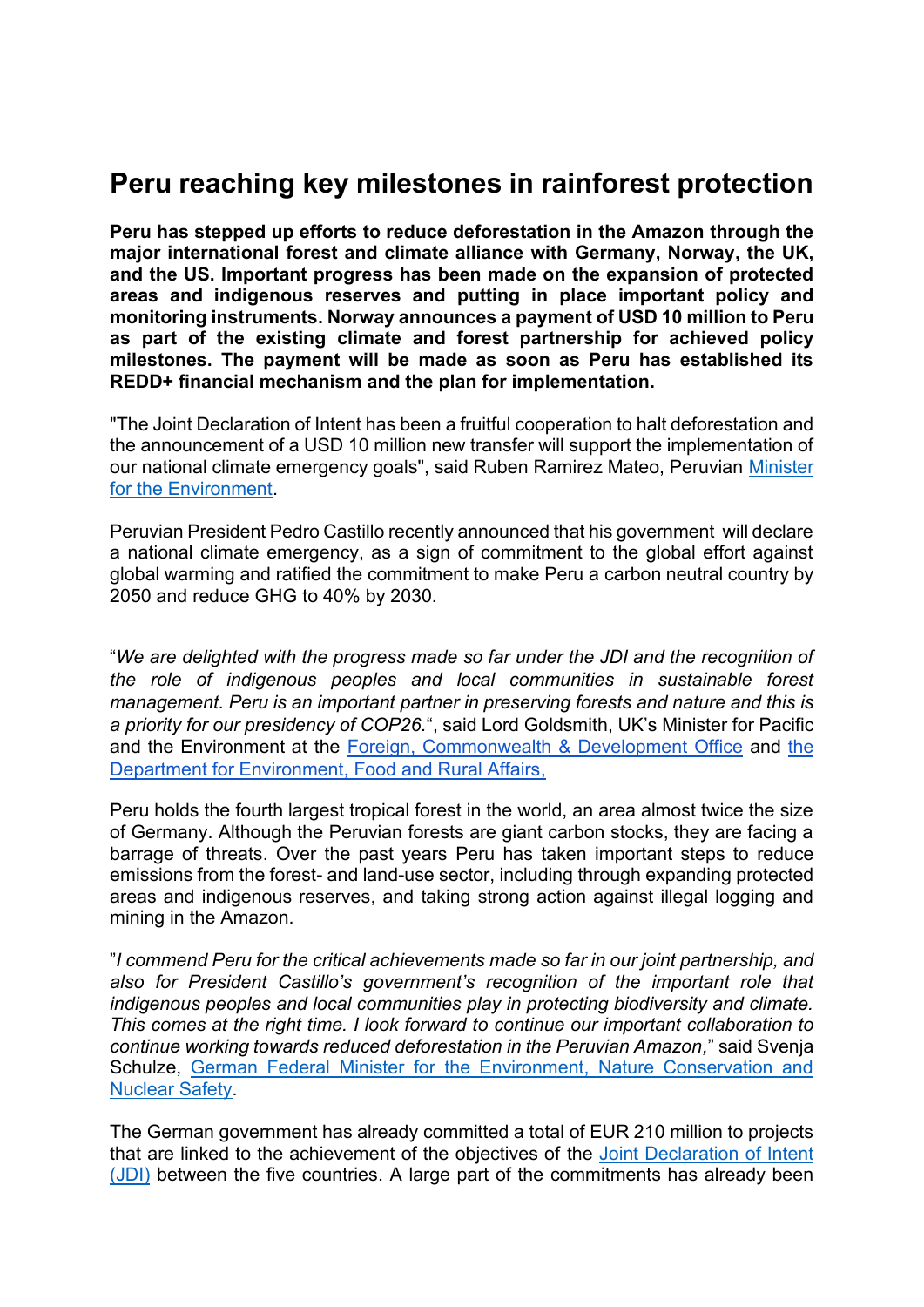delivered. As a long-time partner of Peru, Germany will continue its support of the JDI and stands ready to further develop the already significant cooperation with Peru.

Espen Barth Eide, Norway's Minister for Climate and Environment, emphasized that *"President Castillo demonstrates a solid commitment to fight climate change and protect Peru's forests and biodiversity. We are delighted to support Peru in its efforts to halt forest loss by 2030 together with Germany, UK and the US*."

As part of the climate and forest partnership with [Norway,](http://www.nicfi.no/) Germany, the UK and the US, Peru receives the USD 10 million for achieved policy milestones in the period 2018-2020. The payment will be made when the partners have agreed on the financial mechanism and on the updated implementation plan for the JDI. The announced payment is part of [Norway's](http://www.nicfi.no/) total pledge of NOK 1800 million - more than USD 200 million, of which the major part is payment for emission reductions from reduced deforestation. The funding will go towards the implementation of the action plan that has been defined under the partnership and will contribute to Peru's work to reduce deforestation and promote sustainable livelihoods for indigenous peoples and local communities in the Amazon.

"USAID is pleased to work with Peru, NOR, GER and the UK, and our Indigenous community partners to decrease emissions and conserve the Amazon Rainforest as part of this important, international alliance. Indigenous communities are our best partners in the Amazon as we all work together to combat climate change," said Jene Thomas, [USAID](http://www.usaid.gov/) Mission Director in Peru.

Up to date under the partnership 1,9 million hectares of forests have been granted to indigenous peoples. In addition, last July [Peru established the Yavarí Tapiche reserve](https://news.mongabay.com/2021/04/peru-to-establish-rainforest-reserve-for-isolated-indigenous-peoples/) for and the Kakataibo Norte y Sur reserve uncontacted and vulnerable indigenous groups, covering an area of more than 1 million hectares, equivalent to the size of Jamaica. Moreover, Peru has set out an ambitious programme to provide indigenous communities with opportunities to carry out productive activities through conditional cash-transfer for forest conservation.

## **Important results**

Over the last years, Peru has taken important steps to reduce deforestation and tackle the climate crisis. Some important examples are:

(I) [Peru established the Yavarí Tapiche reserve](https://news.mongabay.com/2021/04/peru-to-establish-rainforest-reserve-for-isolated-indigenous-peoples/) for uncontacted and vulnerable indigenous groups deep in the Amazon rainforest. The area expands to approximately 1,100,000 hectares, equivalent to the size of Jamaica.

(II) [Peru established a new, stunning national park in 2015](https://news.mongabay.com/2015/11/a-critical-gift-peru-rejoices-as-a-new-national-park-is-born/) in Peru's Amazon forest and along the border with Brazil - Sierra del Divisor. This national park spans 1,300,000 hectares of largely primary forest, and contains unique wildlife habitat and uncontacted indigenous communities.

(III) Peru, through its [National Program of Forest Conservation,](http://www.bosques.gob.pe/) has entered into forest conservation agreements with indigenous communities covering 2,900,000 hectares.